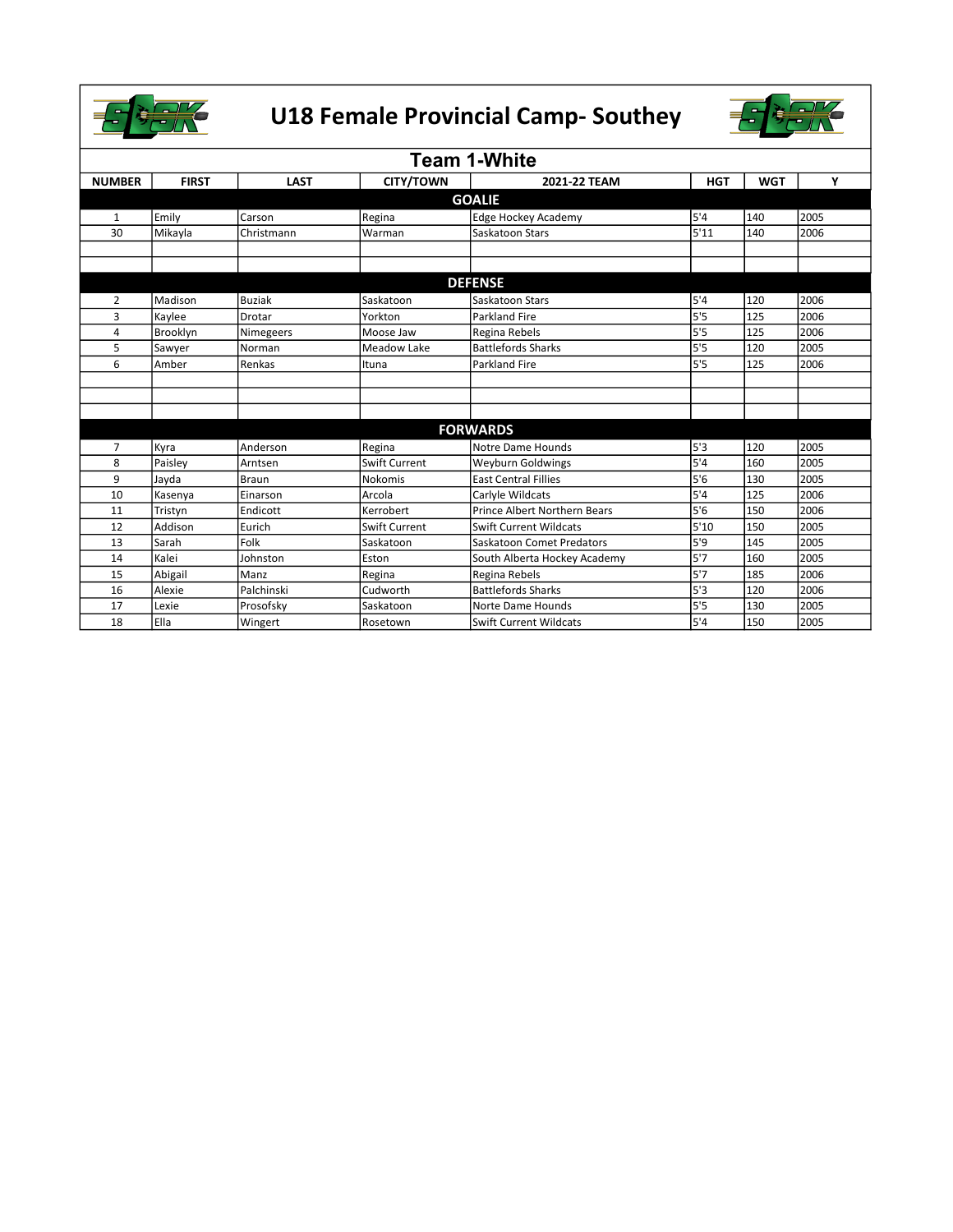



| <b>Team 2- Black</b> |               |             |                  |                                 |            |            |      |  |  |
|----------------------|---------------|-------------|------------------|---------------------------------|------------|------------|------|--|--|
| <b>NUMBER</b>        | <b>FIRST</b>  | <b>LAST</b> | <b>CITY/TOWN</b> | 2021-22 TEAM                    | <b>HGT</b> | <b>WGT</b> | Υ    |  |  |
|                      | <b>GOALIE</b> |             |                  |                                 |            |            |      |  |  |
| $\mathbf{1}$         | Mya           | Ruschkowski | Shaunavon        | <b>Swift Current Wildcats</b>   | 5'2        | 105        | 2006 |  |  |
| 30                   | Chloe         | Sorenson    | <b>Bienfait</b>  | Regina Rebels                   | 5'11       | 174        | 2005 |  |  |
|                      |               |             |                  |                                 |            |            |      |  |  |
|                      |               |             |                  |                                 |            |            |      |  |  |
|                      |               |             |                  | <b>DEFENSE</b>                  |            |            |      |  |  |
| 2                    | Jocelyn       | Fiala       | Clavet           | Saskatoon stars                 | 5'8        | 130        | 2005 |  |  |
| 3                    | Julianne      | Girardin    | Meyronne         | Weyburn Goldwings               | 5'4        | 138        | 2005 |  |  |
| 4                    | Avery         | Gottselig   | Regina           | Regina Rebels                   | 5'8        | 145        | 2006 |  |  |
| 5                    | Amiyah        | Jones       | Dinsmore         | <b>Swift Current Wildcats</b>   | 5'3        | 130        | 2006 |  |  |
| 6                    | Kelsey        | Ledoux      | Saskatoon        | Prince Albert Bears             | 5'6        | 120        | 2006 |  |  |
|                      |               |             |                  |                                 |            |            |      |  |  |
|                      |               |             |                  |                                 |            |            |      |  |  |
|                      |               |             |                  |                                 |            |            |      |  |  |
|                      |               |             |                  | <b>FORWARDS</b>                 |            |            |      |  |  |
| $\overline{7}$       | Sage          | Babey       | Saskatoon        | Saskatoon Stars                 | 5'6        | 130        | 2006 |  |  |
| 8                    | Sydney        | Dauvin      | Saskatoon        | Weyburn Goldwings               | 5'6        | 160        | 2006 |  |  |
| 9                    | Cassia        | Gagnon      | Moosomin         | Carlyle Wildcats                | 5'2        | 131        | 2005 |  |  |
| 10                   | Olivia        | Kirwan      | <b>Gull Lake</b> | Swift Current Wildcats          | 5'5        | 130        | 2005 |  |  |
| 11                   | Jasmine       | Kohl        | Moose Jaw        | Prince Albert Northern Bears    | 5'9        | 150        | 2005 |  |  |
| 12                   | Sophie        | Kuzminski   | Wilcox           | Notre Dame Hounds               | 5'3        | 130        | 2005 |  |  |
| 13                   | Mackenzie     | Mawson      | Saskatoon        | Okanagon Hockey Academy Kelowna | 5'9        | 155        | 2005 |  |  |
| 14                   | Cydny         | Price       | Swift current    | <b>Swift Current Wildcats</b>   | 5'7        | 145        | 2006 |  |  |
| 15                   | <b>Bree</b>   | Purcell     | Unity            | Prince Albert Northern Bears    | 5'6        | 125        | 2006 |  |  |
| 16                   | Alyssa        | Rasmuson    | Moosomin         | Notre Dame Hounds               | 5'10       | 155        | 2005 |  |  |
|                      |               |             |                  |                                 |            |            |      |  |  |
|                      |               |             |                  |                                 |            |            |      |  |  |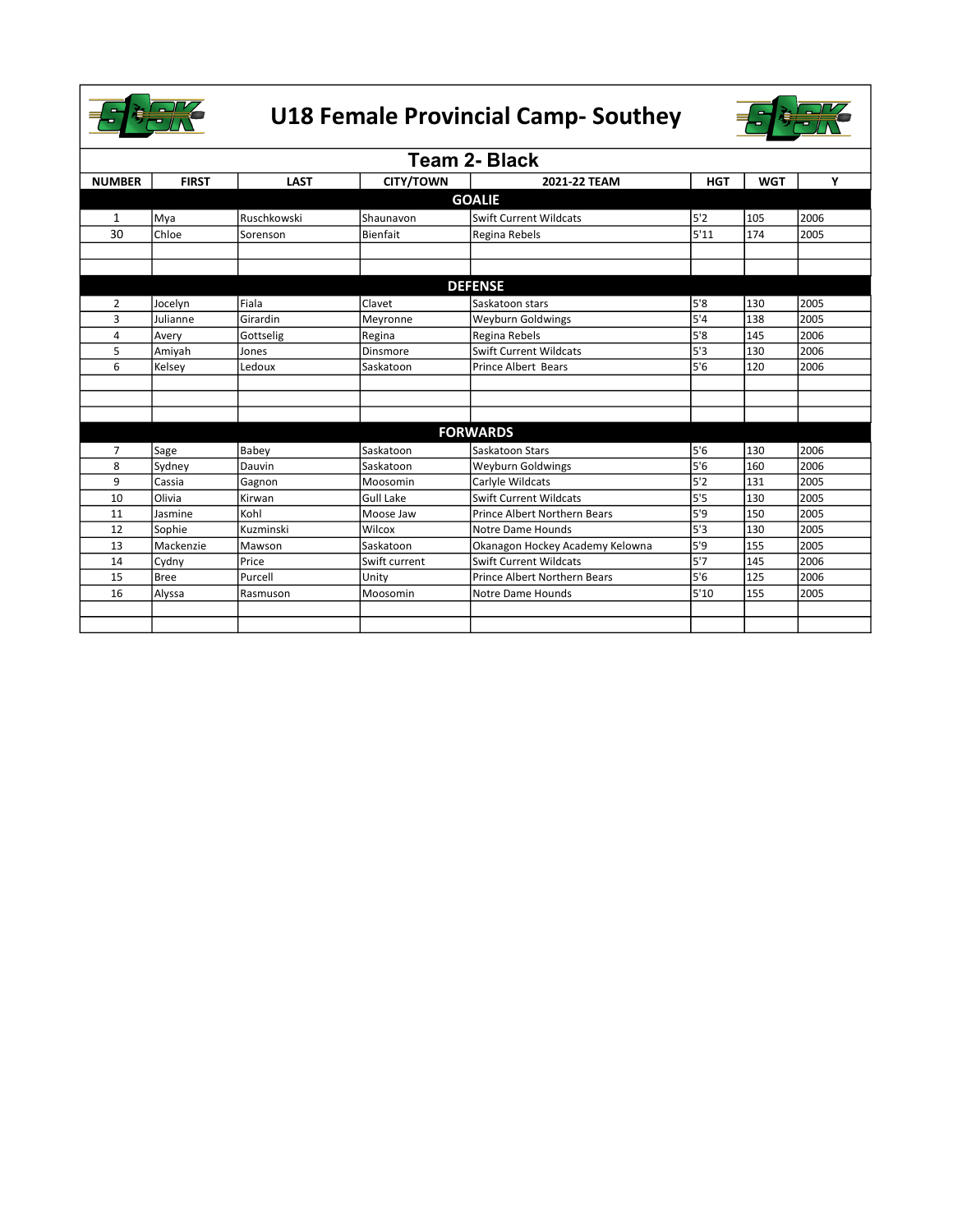



| <b>Team 3- Green</b> |              |                |                      |                                     |            |            |      |  |
|----------------------|--------------|----------------|----------------------|-------------------------------------|------------|------------|------|--|
| <b>NUMBER</b>        | <b>FIRST</b> | <b>LAST</b>    | <b>CITY/TOWN</b>     | 2021-22 TEAM                        | <b>HGT</b> | <b>WGT</b> | Υ    |  |
| <b>GOALIE</b>        |              |                |                      |                                     |            |            |      |  |
| 1                    | Mackenzie    | Bloom          | Turtleford           | Battlefords Sharks                  | 5'3        | 120        | 2005 |  |
| 30                   | Hannah       | <b>Tresek</b>  | Regina               | Regina Rebels                       | 5'7        | 135        | 2006 |  |
|                      |              |                |                      |                                     |            |            |      |  |
|                      |              |                |                      |                                     |            |            |      |  |
|                      |              |                |                      | <b>DEFENSE</b>                      |            |            |      |  |
| $\overline{2}$       | <b>Tess</b>  | <b>Bakus</b>   | Swift Current        | <b>Swift Current Wildcats</b>       | 5'11       | 150        | 2005 |  |
| 3                    | Dacie        | Crawford       | Osler                | <b>Warman Wildcats</b>              | 5'4        | 100        | 2006 |  |
| 4                    | Jada         | Johns          | <b>White City</b>    | Regina Rebels                       | 5'8        | 145        | 2005 |  |
| 5                    | Caitlyn      | Perlinger      | Kindersley           | Swift Current Wildcats              | 5'5        | 135        | 2005 |  |
| 6                    | Jazlyn       | Petreman       | <b>Prince Albert</b> | <b>Prince Albert Northern Bears</b> | 5'6        | 145        | 2005 |  |
|                      |              |                |                      |                                     |            |            |      |  |
|                      |              |                |                      |                                     |            |            |      |  |
|                      |              |                |                      |                                     |            |            |      |  |
|                      |              |                |                      | <b>FORWARDS</b>                     |            |            |      |  |
| $\overline{7}$       | Avery        | Bairos         | Saskatoon            | Saskatoon Stars                     | 5'6        | 130        | 2006 |  |
| 8                    | Taelyr       | <b>Ballard</b> | Martensville         | <b>Warman Wildcats</b>              | 5'5        | 140        | 2005 |  |
| 9                    | Ashton       | Bender         | Moosomin             | Weyburn Gold Wings                  | 5'7        | 135        | 2005 |  |
| 10                   | Julia        | Cey            | <b>Prince Albert</b> | <b>Prince Albert Northern Bears</b> | 5'10       | 158        | 2006 |  |
| 11                   | Logan        | Englot         | Melfort              | North East Aces                     | 5'6        | 155        | 2005 |  |
| 12                   | Janelle      | Evans          | Bethune              | Rink Hockey Kelowna                 | 5'4        | 120        | 2005 |  |
| 13                   | Greta        | Henderson      | <b>White City</b>    | Regina Rebels                       | 5'6        | 150        | 2005 |  |
| 14                   | Megan        | Hirschfeld     | <b>Beaver Creek</b>  | Saskatoon Stars                     | 5'7        | 133        | 2005 |  |
| 15                   | Chloe        | Horner         | Delisle              | <b>Warman Wildcats</b>              | 5'8        | 120        | 2005 |  |
| 17                   | Hadley       | Revenko        | White City           | <b>Weyburn Goldwings</b>            | 5'4        | 135        | 2006 |  |
|                      |              |                |                      |                                     |            |            |      |  |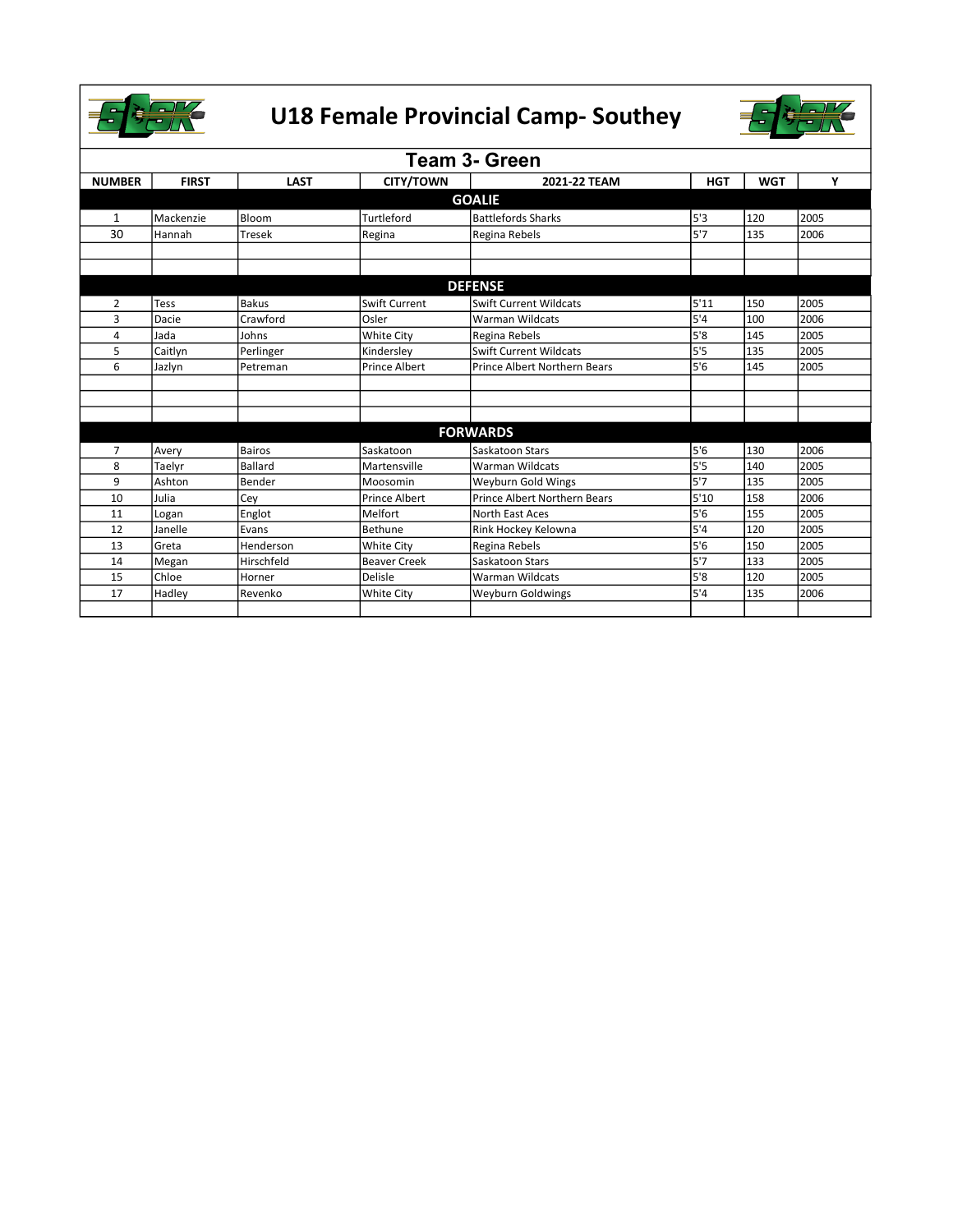



| Team 4- Gold   |               |               |                  |                               |            |            |      |  |
|----------------|---------------|---------------|------------------|-------------------------------|------------|------------|------|--|
| <b>NUMBER</b>  | <b>FIRST</b>  | <b>LAST</b>   | <b>CITY/TOWN</b> | 2021-22 TEAM                  | <b>HGT</b> | <b>WGT</b> | Υ    |  |
| <b>GOALIE</b>  |               |               |                  |                               |            |            |      |  |
| $\mathbf{1}$   | Schay         | Camphaug      | Caronport        | Notre Dame Hounds             | 5'9        | 152        | 2006 |  |
| 30             | Jorja         | Imrie         | Kyle             | Swift Current Wildcats        | 5'9        | 150        | 2006 |  |
|                |               |               |                  |                               |            |            |      |  |
|                |               |               |                  |                               |            |            |      |  |
|                |               |               |                  | <b>DEFENSE</b>                |            |            |      |  |
| $\overline{2}$ | Sophia        | Banda         | Saskatoon        | Notre Dame Hounds             | 5'7        | 145        | 2006 |  |
| 3              | Cassadie      | Crawford      | Osler            | <b>Warman Wildcats</b>        | 5'8        | 130        | 2005 |  |
| 4              | Kylee         | Hansen        | Weldon           | Swift Current Wildcats        | 5'9        | 135        | 2005 |  |
| 5              | Cameren       | Rudniski      | Shields          | Prince Albert Foxes           | 5'7        | 130        | 2006 |  |
| 6              | Ava           | Smith         | Yorkton          | <b>Parkland Fire</b>          | 5'3        | 130        | 2005 |  |
|                |               |               |                  |                               |            |            |      |  |
|                |               |               |                  |                               |            |            |      |  |
|                |               |               |                  |                               |            |            |      |  |
|                |               |               |                  | <b>FORWARDS</b>               |            |            |      |  |
| $\overline{7}$ | Alexa         | Albert        | Saskatoon        | Notre Dame Hounds             | 5'4        | 125        | 2006 |  |
| 8              | Keyra         | <b>Buziak</b> | North Battleford | Saskatoon stars               | 5'7        | 153        | 2005 |  |
| 9              | Paytin        | Copeland      | Pense            | <b>Weyburn Goldwings</b>      | 5'3        | 120        | 2005 |  |
| 10             | Virginia      | Harazny       | Wilcox           | Notre Dame Hounds             | 5'4        | 130        | 2005 |  |
| 11             | Adyson        | King          | Meadow lake      | Battlefords Sharks            | 5'4        | 126        | 2006 |  |
| 12             | Ella          | MacMurchy     | Raymore          | Raymore/Strasbourg            | 5'5        | 155        | 2006 |  |
| 13             | <b>Bailev</b> | McMaster      | Regina           | Regina Rebels                 | 5'5        | 135        | 2005 |  |
| 14             | Grace         | Millar        | Saskatoon        | Saskatoon Stars               | 5'9        | 130        | 2006 |  |
| 15             | Kiera         | Olsen         | Saskatoon        | Saskatoon Comet Legends       | 5'5        | 120        | 2006 |  |
| 16             | Greir         | Slabaida      | North Battleford | <b>Battlefords Sharks</b>     | 5'8        | 125        | 2006 |  |
| 17             | Jerzey        | Watteyne      | Lafleche         | <b>Swift Current Wildcats</b> | 5'7        | 140        | 2005 |  |
|                |               |               |                  |                               |            |            |      |  |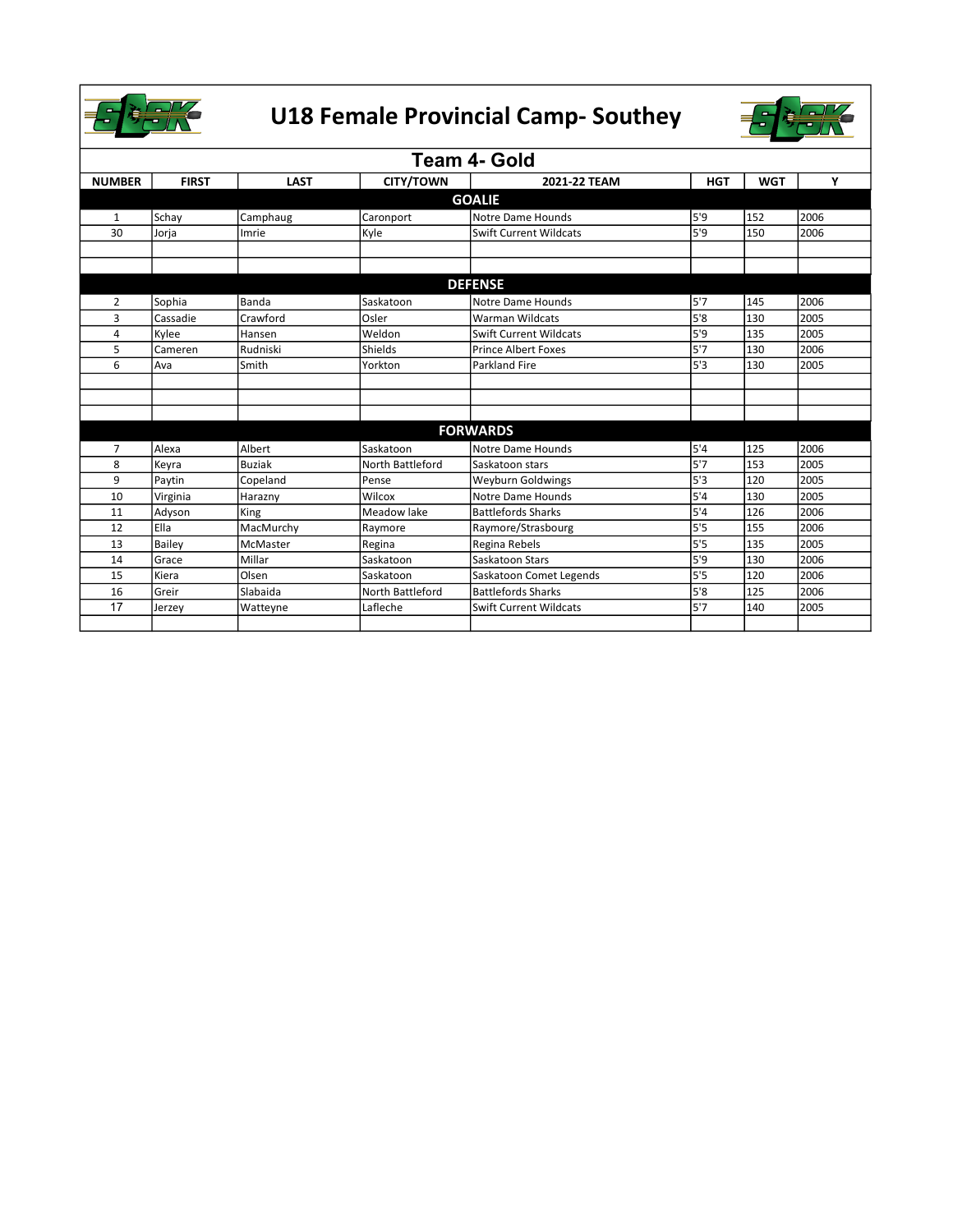



| Team 5- Red    |                |              |                      |                                     |            |            |      |  |
|----------------|----------------|--------------|----------------------|-------------------------------------|------------|------------|------|--|
| <b>NUMBER</b>  | <b>FIRST</b>   | <b>LAST</b>  | <b>CITY/TOWN</b>     | 2021-22 TEAM                        | <b>HGT</b> | <b>WGT</b> | Y    |  |
| <b>GOALIE</b>  |                |              |                      |                                     |            |            |      |  |
| 1              | Paige          | Fischer      | Rosetown             | <b>Prince Albert Northern Bears</b> | 5'4        | 148        | 2006 |  |
| 30             | Karlee         | Lehner       | <b>Prince Albert</b> | <b>Swift Current Wildcats</b>       | 5'4        | 140        | 2005 |  |
|                |                |              |                      |                                     |            |            |      |  |
|                |                |              |                      |                                     |            |            |      |  |
|                |                |              |                      | <b>DEFENSE</b>                      |            |            |      |  |
| 2              | Shaylin        | <b>Brick</b> | Saskatoon            | Saskatoon Comet Legends             | 6'0        | 130        | 2006 |  |
| 3              | Jacey          | Farr         | Estevan              | Weyburn Gold Wings                  | 5'8        | 150        | 2005 |  |
| 4              | <b>Brielle</b> | Minish       | Herschel             | Saskatoon Stars                     | 5'4        | 135        | 2006 |  |
| 5              | Maley          | Schwartz     | Saskatoon            | Saskatoon Comets                    | 5'9        | 150        | 2006 |  |
| 6              | Breanna        | White        | Wilcox               | Notre Dame Hounds                   | 5'8        | 170        | 2005 |  |
|                |                |              |                      |                                     |            |            |      |  |
|                |                |              |                      |                                     |            |            |      |  |
|                |                |              |                      |                                     |            |            |      |  |
|                |                |              |                      | <b>FORWARDS</b>                     |            |            |      |  |
| $\overline{7}$ | Beau           | Chisholm     | Weyburn              | <b>Weyburn Goldwings</b>            | 5'4        | 125        | 2006 |  |
| 8              | Julia          | Duke         | <b>Emerald Park</b>  | Okanagan Hockey Academy Kelowna     | 5'5        | 115        | 2005 |  |
| 9              | Peyton         | Gabruck      | Turtleford           | Saskatoon Stars                     | 5'2        | 135        | 2006 |  |
| 10             | Mya            | Girard       | Eastend              | Regina Rebels                       | 5'7        | 130        | 2005 |  |
| 11             | Evangeline     | Hill         | Warman               | Regina Rebels                       | 5'9        | 135        | 2006 |  |
| 12             | Jazlyn         | Irving       | Tisdale              | North East Aces                     | 5'7        | 140        | 2005 |  |
| 13             | Ava            | Lessard      | Saskatoon            | Saskatoon Comet Predators           | 5'6        | 130        | 2006 |  |
| 14             | Sasha          | Malenfant    | Prince Albert        | Prince Albert Northern Bears        | 5'6        | 140        | 2006 |  |
| 15             | Brooklyn       | Salewski     | Wilkie               | <b>Battlefords Sharks</b>           | 5'3        | 120        | 2005 |  |
| 16             | Tayen          | Sumlic       | Candle lake          | <b>Prince Albert Foxes</b>          | 5'6        | 120        | 2006 |  |
| 17             | Katelyn        | Thackeray    | Weyburn              | <b>Weyburn Goldwings</b>            | 5'5        | 160        | 2005 |  |
|                |                |              |                      |                                     |            |            |      |  |